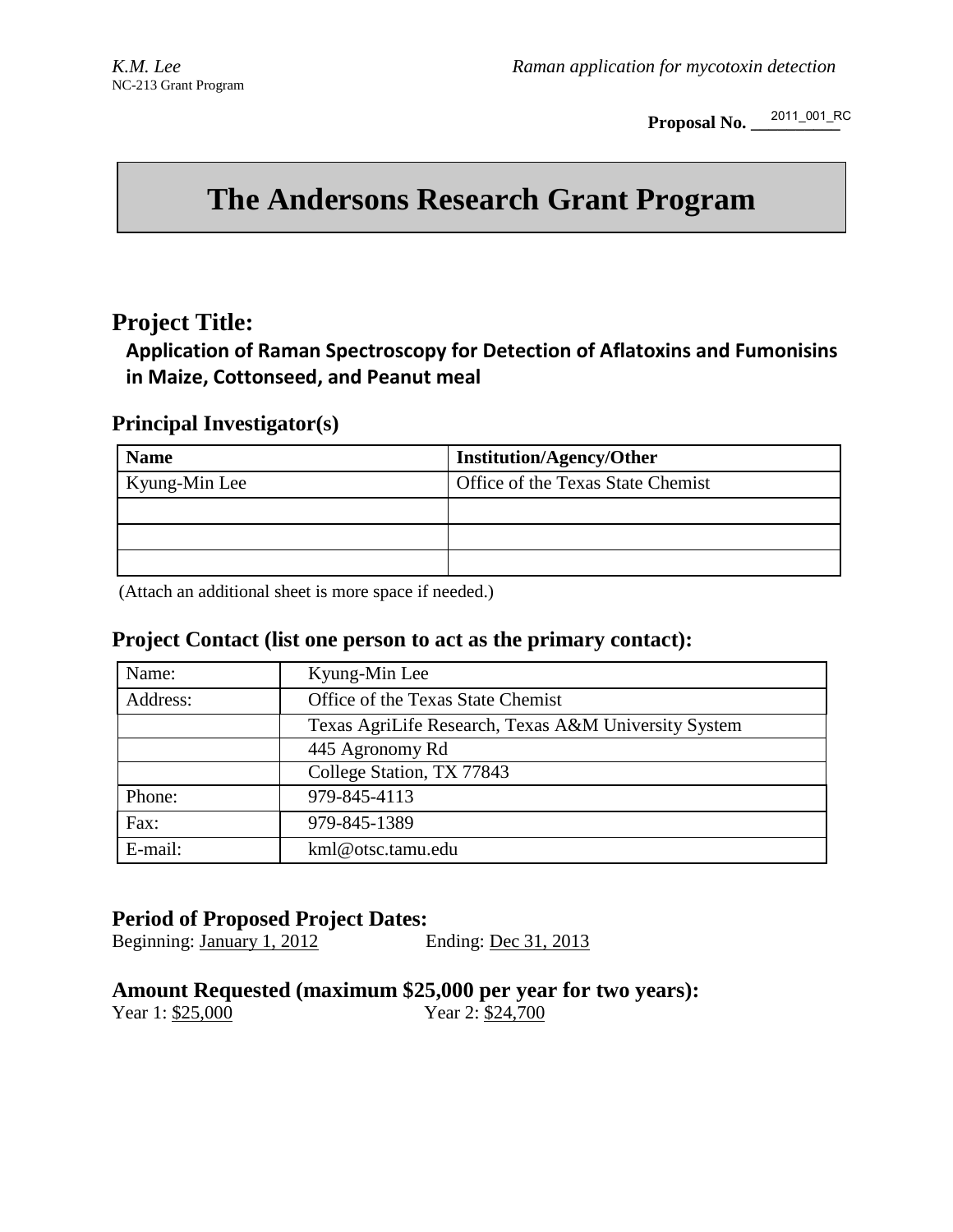# **1. PROBLEM IDENTIFICATION AND RELATED RESEARCH**

### **1.1. Problem Identification**

Contamination of food and feed grains and oilseeds with fungal mycotoxins by the *Aspergillus* strains producing aflatoxins and the *Fusarium* strains producing fumonisins has been a major problem in US agriculture and a health hazard to humans and animals. Contaminated grains and oilseeds with mycotoxins, the secondary metabolites of fungi, can be extremely toxic and carcinogenic to esophagus and liver in humans and animals. In addition to the health hazard, mycotoxin contaminated grains and oilseeds are devaluated in the markets for food and feed, resulting great economic loss for growers, animal protein producers, handlers, and food and feed processors (Robens and Cardwell 2003). Therefore, authorities in many countries and food safety agencies such as United States Food and Drug Administration and European Commission (EC Commission Regulation 165/2010) have legally enforced limits of some mycotoxins in grains and oilseeds for their use in major human foods and feeds.

Because microbial mass is not always related to mycotoxin content, a direct quantification of mycotoxin is desirable when it is required to evaluate a toxicity of grains and oilseeds. Mycotoxin analysis has been well managed using diverse mycotoxin analytical methods available in laboratory and non-laboratory locations, including bright greenish-yellow fluorescence (BGYF) test, thin layer chromatography (TLC), gas chromatograph (GC), high performance liquid chromatography (HPLC), mass spectrometry (MS), enzyme-linked immunosorbent assay (ELISA), immune-affinity column assay, and recently biosensors (Zheng et al 2006). Despite the advantages and accuracies of such methods, the methods have certain drawbacks. They are expensive, complex, labor-intensive, and time consuming techniques, being difficult to make rapid screening for a large number of samples and to use at the collection point of contaminated grains and oilseeds. For example, chromatographic methods provide great accuracy and reproducibility, but require a complex and time-consuming steps for separation, extraction, purification, detection and sample clean-up. Although ELISA requires less sample extract clean-up procedure compared to chromatographic methods, in addition to mycotoxins, non-mycotoxin compounds can also interact with the antibodies. Therefore, the development and validation of rapid, sensitive, and accurate methods with minimum effort and cost for early screening of mycotoxin contaminated grains and oilseeds are highly needed to provide real-time monitoring for mycotoxin levels at receiving point of the samples and consistent repeatable performance and automatic data management.

A variety of emerging methods based on novel technologies such as lateral flow devices (LFD), molecularly imprinted polymers (MIP), surface plasmon resonance (SPR) biosensors, and infrared spectroscopy have been reported for the rapid analysis of mycotoxins (Pascale 2009). Of these techniques, spectroscopic techniques are attractive because with a single scan, they can provide a plenty of qualitative and quantitative information pertaining to mycotoxin components and structures. Infrared spectroscopic techniques such as near-infrared reflectance (NIR), Fourier Transform Infrared spectroscopy (FTIR), and Raman spectroscopy which require no or little sample preparation and pretreatments are an excellent candidate for a rapid and low cost method for detection of mycotoxins in grains and oilseeds and have been used for rapid identification and classification of fungal and mycotoxin contaminated grains and oilseeds (Kos et al 2002, 2004, & 2007, Delwiche and Gains 2005, Gordon et al 1997 & 1999, Wheeler et al 1993, Greene et al 1992). These techniques use different physical processes to measure sample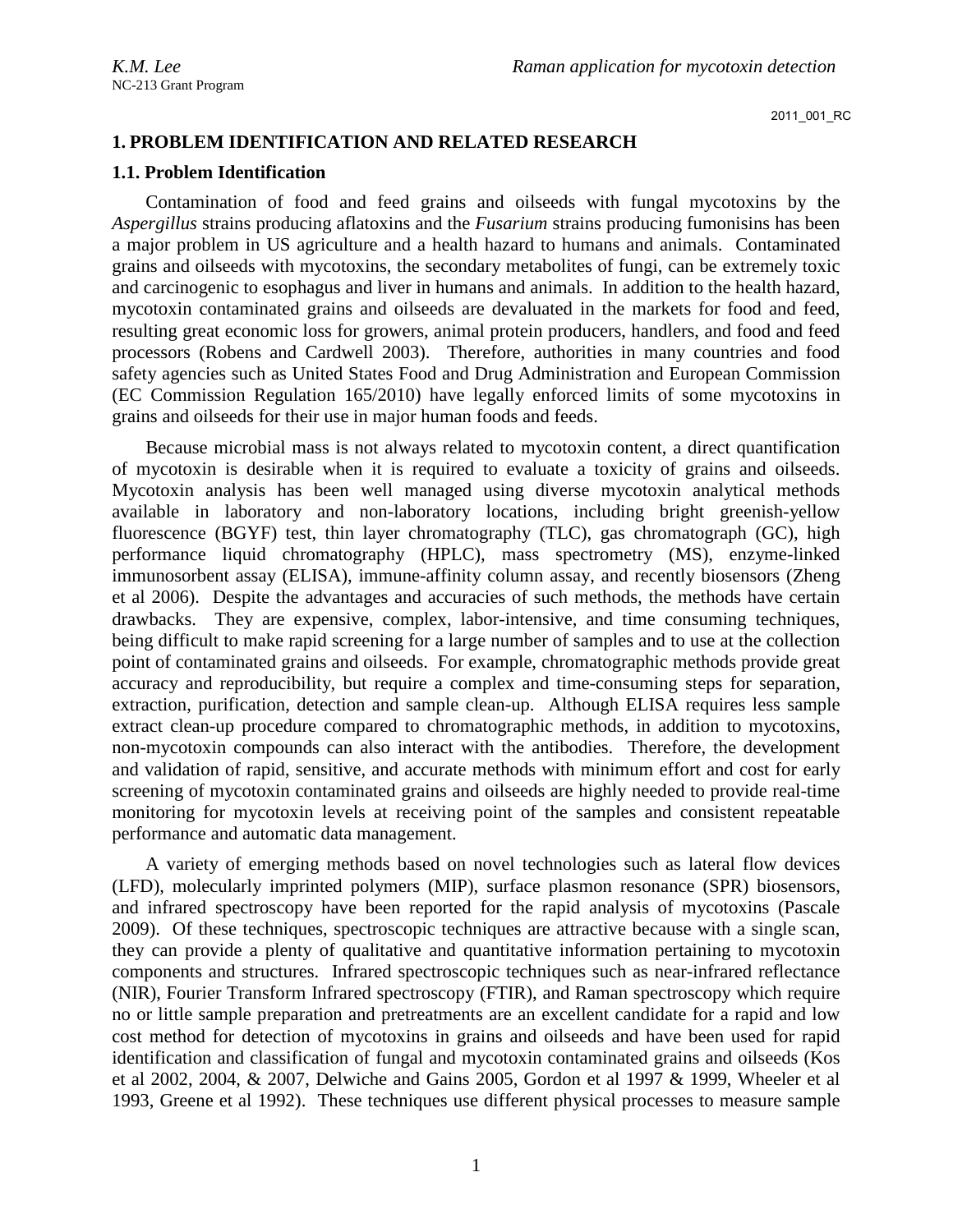spectra and thus expected to provide specific complementary information about mycotoxins in samples.

In spite of the rapid measurements and good sensitivity, their applications sometimes are not very successful due to difficult interpretation and spectrum overlapping. With advent of modern interferometric and fourier transform techniques, NIR method has been widely used for a variety of purposes in the grain and oilseed industry including mycotoxin detection, quantification of grain components, classification, sorting, on-line process control, end-use quality tests, hardness measurement, and milling yields. However, in general NIR absorption bands are not well resolved and overlapped with other components and strong water absorption bands, which may greatly influence some important bands associated with mycotoxin molecules. FTIR has been proposed by an alternative vibration spectroscopic technique for rapid characterization of mycotoxins in grains and oilseeds due to its higher sensitivity and similar features with NIR. However, due to strong HOH bending absorption of water molecules throughout the range of FTIR wavelengths, component bands of interest are overlapped with water absorption bands and often distorted due to residual features of water bands even after subtraction or differentiation (Byler and Susi 1988). On contrary, Raman technique which is based on the polarity of chemical bonds has been not fully explored in cereal science and in investigation and detection of mycotoxins in grains and oilseed despite of its great possibilities and advantages over other spectroscopic techniques. Raman as an analytical tool can provide a molecular level insight into mycotoxin and is highly expected to substitute time-consuming and destructive mycotoxin analytical methods.

# **1.2 Related Research**

# *FTIR and NIR applications for mycotoxin analysis*

Some previous studies have demonstrated that FTIR spectroscopy could be a useful instrumental method for detecting and identifying fungal species and mycotoxins in grains and oilseeds. FTIR produces a relatively good signal-to-noise ratio and high resolution of spectra in the mid-infrared region and also is fast and easy to manipulate data by software. Therefore, it has been considered as an alternative to the standard wet chemical methods for rapid determination of mycotoxin concentration, offering the possibility of bulk automation. Fouriertransform infrared photoacoustic spectroscopy (FT-IR-PAS), diffuse reflection spectroscopy (DRS), and transient infrared spectroscopy (TIRS) methods have been used to differentiate uninfected maize from infected maize by fungi (Gordon et al 1997 & 1999, Greene et al 1992). The application of FTIR attenuated total reflection (ATR) spectroscopy was also examined for the detection of fugal and mycotoxin contamination on maize (Kos et al 2002), wheat (Abramovic et al 2007), and ground nut (Mirghani et al 2001). In their studies, the researchers employed chemometrics techniques such as principal component analysis (PCA), cluster analysis (CA), discriminant analysis (DA), and partial least squares (PLS) for evaluation of the spectra and classification of samples based on the level of mycotoxin contamination.

NIR spectroscopy has been widely used to detect mycotoxins in naturally or artificially contaminated grains and oilseeds. NIR technique was applied to identify or predict concentrations of deoxynivaleneol (DON), aflatoxins, and fumonisins in wheat and maize using the calibration or classification models with high coefficients of determination  $(R^2)$  (Fernandez-Ibanez et al 2009, Delwiche and Hareland 2004). In their studies, chemometrics, mainly PLS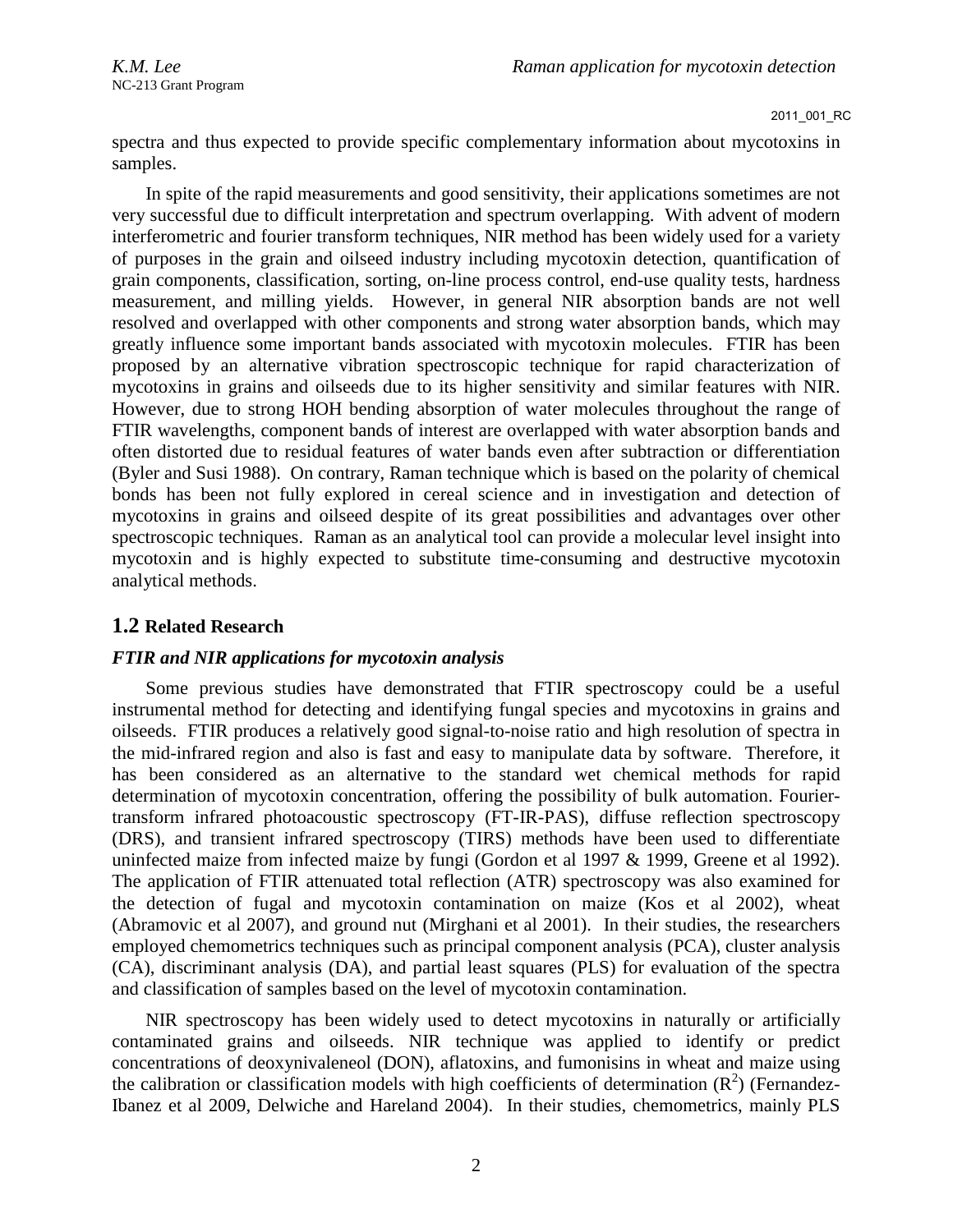algorithm, needed to be employed for data analysis and calibration because NIR spectra cannot be used for direct quantitation of mycotoxins due to highly overlapped and broad bands. FT-NIR was faster and more sensitive with higher resolutions than conventional dispersive NIR in detecting mycotoxins and considered as a promising technique for rapid and quantitative determination of mycotoxins (Fernandez-Ibanez et al 2009).

### *Raman applications for mycotoxin analysis*

For last decades, Raman spectroscopy have been modified to increase an instrumental sensitivity and applied to a variety of food and feed samples (Ma and Philips 2002). Raman spectroscopy has more sensitivity to the symmetrical vibrations of covalent bonds in nonpolar groups than FTIR which works better with asymmetrical vibrations in polar functional groups. Although NIR has been found to be a useful analytical tool for mycotoxin detection, NIR spectra are based on absorption of only a limited number of chemical functional groups and consist of relatively broad spectral bands. In previous comparative studies with grain samples, Raman spectroscopy exhibited much higher spectral resolution and more distinctive bands than NIR spectra (Sohn et al 2004, Ma and Phillips 2002).

Several studies reported the use of Raman spectroscopy in the detection and identification of mycotoxin compounds. Several limited studies showed promising results for rapid screening of mycotoxin contaminated grains and oilseeds and their products by Raman. Liu et al (2009) applied Raman spectroscopy with simple algorithm and principal component analysis (PCA) to distinguish between low and high level DON-contaminated grains. Grow et al (2003) used a biochip and a variant of surface enhanced Raman spectroscopy (SERS) to detect aflatoxin B1 and aflatoxin G1. Aflatoxin B1 in peanut butter was detected using the SERS magnetic beadbased assay after extracting samples with methanol (Glightly et al 2009).

Due to its insensitivity to water and fewer overlapped bands, Raman spectroscopy can be an alternative to FTIR and NIR and provide more accurate qualitative and quantitative information on mycotoxins in high moisture containing samples like grains and oilseeds with minimizing inferences from residual components. However, Raman spectroscopy has received remarkably little attention as a spectroscopic technique for the detection of mycotoxin. Raman spectroscopy is sensitive enough to detect chemical functional groups of mycotoxin compounds and derivatives. Therefore, we expect able to characterize mycotoxin molecules through the molecular fingerprint of Raman and further correlate Raman information with the levels of mycotoxin contamination. As demonstrated in quality control of cereal products (Sohn et al 2004), Raman spectroscopy also has a great potential to classify grains and oilseeds based on mycotoxin contamination level with higher accuracy. The resolution of Raman spectra can be greatly improved using SERS and hyperspectral imaging technique which may allow us to determine multiple mycotoxins in samples simultaneously since each mycotoxin produces a unique SERS fingerprint and hyperspectral imaging pixel.

## *Spectroscopic amplification and Enhancement techniques*

Nonuniform samples (e.g. intact grain kernels) are easy to produce spectra irrelevant chemical information and thus it is necessary to have mathematical treatments to reduce scatter effects and extract only meaningful information from collected spectra. Chemometrics used as a tool for the complex data treatment are often applied to obtain characteristic and additional information from large data sets of the sample spectra. In chemometrics, spectral absorbance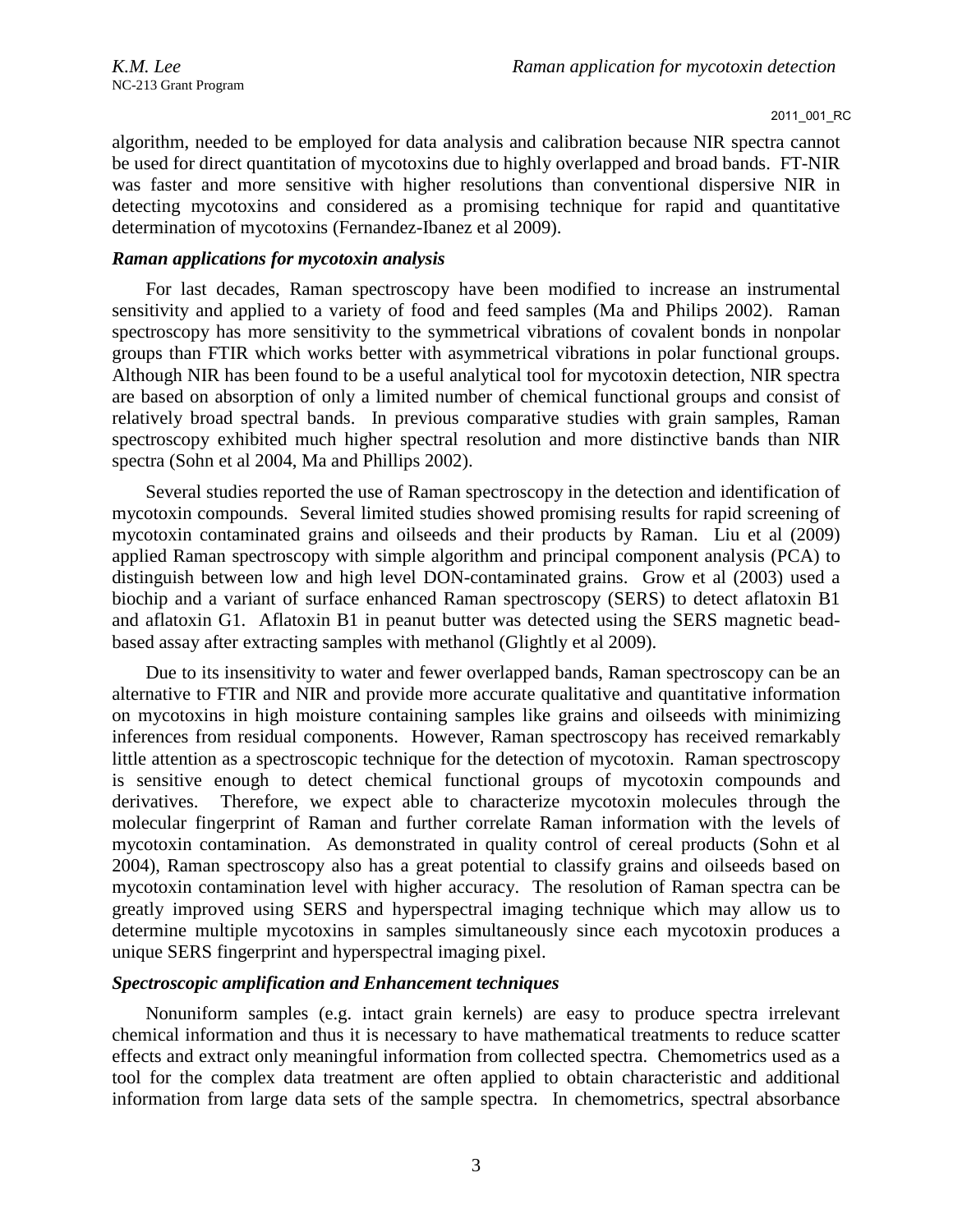values at many wavelengths over the peaks of interest are used as inputs in chemometric methods. Before applying chemometrics, resolution-enhancement techniques such as derivatives (curve-fitting) and deconvolution are useful for the original spectra, particularly weak Raman spectra, to visualize overlapping and superimposed bands. Both techniques are suitable to identify component frequencies in complex spectra and resolve the broad band into its original components (Byler and Susi 1988). The chemometric model would provide rapid and reliable prediction of the level of contamination and presence or absence of mycotoxins in grains and oilseeds with relatively high accuracy (Kos et al 2002, 2004, & 2007, Wheeler et al 1993).

Hyperspectral imaging, known as chemical or spectroscopic imaging, is an emerging technique that can obtain both spatial and spectral information from the sample (Gowen et al 2007). In hyperspectral image, each pixel contains the spectrum of each specific spot, which enables to characterize the composition of that particular pixel. Hyperspectral imaging carrying out in reflectance, transmission or fluorescence modes has been used to detect defects, infections and quality attributes of agricultural products including grain and oilseed products (Cogdill et al 2004). It is believed that through the application of appropriate chemometric methods, hyperspectral imaging becomes a powerful technique for mycotoxin analysis. It could be particularly useful at the place where the standard wet chemical methods for certain mycotoxin are not available or difficult.

As mentioned above, surface-enhance Raman spectroscopy (SERS) is an attractive method which enhances scattering by six orders of magnitude or more and can improve detection limits up to the parts-per-billion range. Nevertheless, the ability of SERS to detect trace biochemical agents in grains and oilseeds hasn't been fully exploited and very little research has been reported in mycotoxin analysis.

### **2. OBJECTIVES**

Our proposed research is to assess the applicability of Raman spectroscopy as a rapid, inexpensive, and convenient analytical methods for determining mycotoxins in naturally and artificially contaminated grains and oilseeds by combining Raman spectroscopy and chemometrics techniques. The approach to achieve this object includes two tasks:

- 1. Investigate the possibility of Raman spectroscopy as a first screening method to detect mycotoxins in maize samples. This task includes the use of SERS and chemometrics techniques to obtain precise band measurements and good-quality Raman spectra for the development of calibration models to effectively distinguish contaminated from uncontaminated maize samples.
- 2. Extend Raman spectroscopic techniques developed for maize samples to detect the presence of mycotoxins in cottonseeds and peanut meals. This task will focus on the classification, detection, and quantification of mycotoxins in two oilseed products and explore the possibility of techniques as a potential tool for automatic diagnosis of mycotoxin contamination.

Our research approach will primarily address the following NC-213 objectives:

Objective 1: Characterize quality attributes and develop systems to measure quality of cereals, oilseeds, and bioprocess coproducts.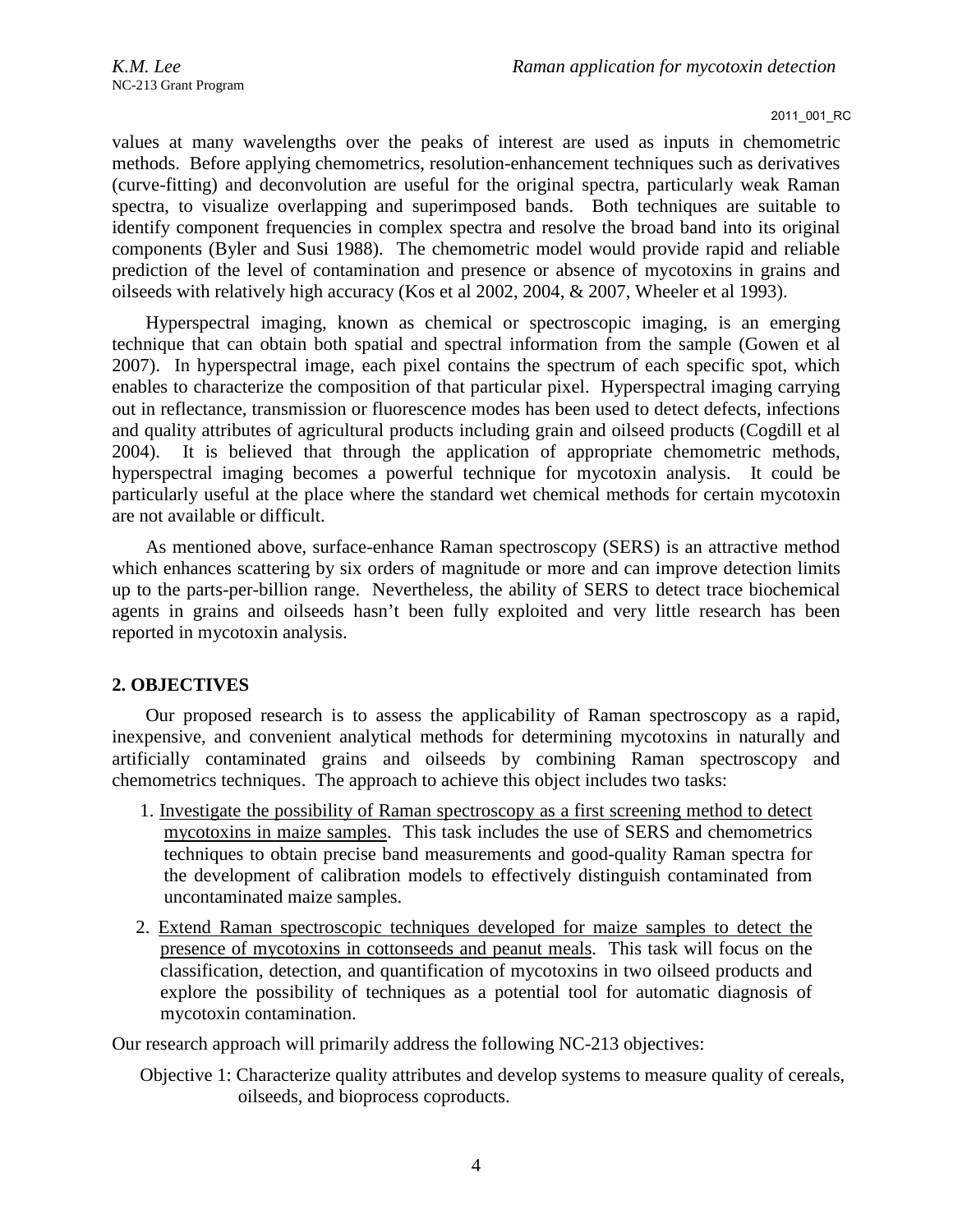Objective 2: Develop methods to maintain quality, capture value, and preserve food safety at key points in the harvest to end product value chain.

# **3. PROCEDURES**

# **Task 1:** Investigate the possibility of Raman spectroscopy as a first screening method to detect mycotoxins in maize samples

In the beginning of this project, we will chose maize as the target commodity focusing on its contamination with aflatoxins (B1, B2, G1, and G2) and fumonisins (B1, B2 and B3) since maize is most commonly contaminated with these mycotoxins under hostile environments and stress conditions and the two mycotoxins are also major and common contaminants of grains and oilseeds.

### *Sample preparation*

Maize samples will be obtained at 10 kg from Office of the Texas State Chemist (OTSC) routine surveillance samples that are usually submitted to the Office for analytical test based on the OTSC inspection and sampling program. Of ~850 maize samples for mycotoxin inspection, we will select a total of 150 naturally contaminated samples which will be composed of genetically and environmentally diverse maize hybrids.

One hundred fifty maize samples thoroughly mixed for HPLC mycotoxin analysis for the OTSC inspection will be dried at 40  $^{\circ}$ C and stored at 4  $^{\circ}$ C in a refrigerator prior to spectral analysis. For spectroscopy test, the individual kernels will be drawn from each maize sample. Since maize samples are ground for HPLC analysis, the same ground samples can be used for spectroscopy measurement. However, since the concentration of mycotoxins in maize samples varies with particle sizes and the repeatability of spectral measurements improves with a narrowing of particle size distribution (Kos et al 2007), particles with the size range of 200-250 um will be taken for all subsequent Raman spectroscopic measurements after particle size analysis. All maize kernels and ground samples will be tested for moisture content before the recording of the Raman spectra to ensure to stop fungal growth in samples during storage and test. Maize samples stored at a refrigerator will be equilibrated to room temperature for at least 1 hr before test.

To obtain a calibration between the band intensity and mycotoxin content for quantification, uninfected maize samples will be spiked with pure aflatoxin standards B1, B2, G1, and G2 in concentrations of 0–100 ppb and fumonisin standards B1, B2 and B3 in concentrations of 0-50 ppm. Raman spectra of pure mycotoxins will be recorded and included in a library that may also contains signatures of maize samples and other interferent materials for identification of mycotoxins from infected maize products.

### *Spectroscopic measurements*

Raman spectra for maize kernels and ground samples will be acquired on RamanStation 400F (Perkin-Elmer, Beaconsfield, Buckinghamshire, U.K.) interfaced with Spectrum (v. 6.3) software in the Raman shift range from 200 to 3500 cm-1 using a near-infrared laser light source of 785 nm at 350 mW and a 256 x 1024 pixel CCD detector. We will use commercially available 96-well SERS-active microtiter plates (Real-Time Analyzers, Inc., Middletown, Connecticut) as a sample holder consisted of ~1-mm thick coating of a silver-doped sol-gel to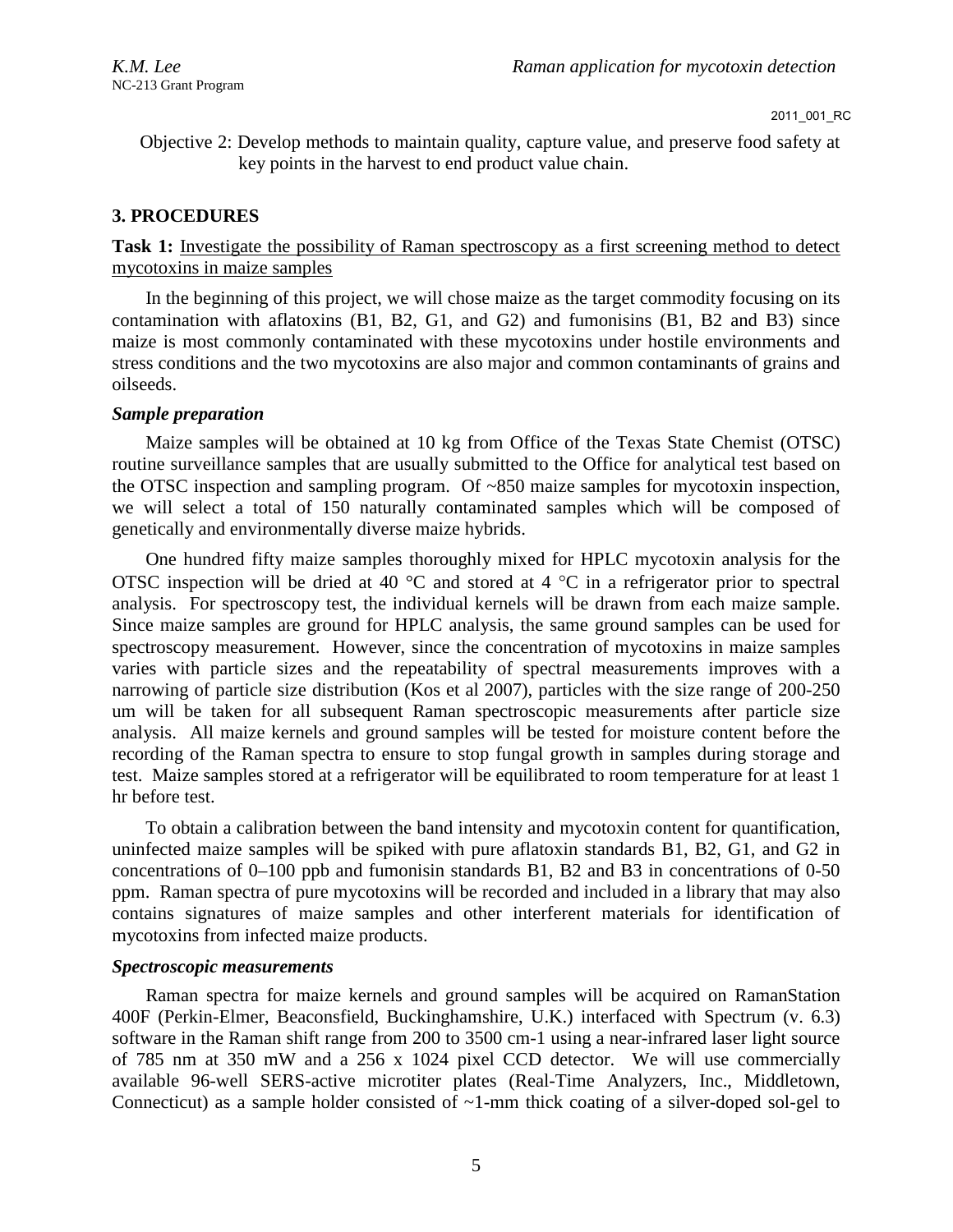enhance Raman scattering for detection of multiple mycotoxins. Maize kernels and ground samples will be placed on the multi-well plate, and their Raman spectra will collected at a resolution of  $8 \text{ cm}^{-1}$  from the large sample spot consisting of six locations around the centered location with exposure times of 1 sec and 10 scans at the sample location. The spectra from seven locations will be co-added to give a single spectral file. Before measuring spectra for infected maize samples, different sound maize varieties will be analyzed to evaluate maize variety variation in spectra. Prior to the spectral analysis, the collected spectra will be baseline corrected and normalized to reduce variation in Raman signal due to subtle changes in experimental conditions. Hyperspectral images for transversely cut maize kernel and surface of ground samples will be obtained to identify different areas and the distribution of chemical functional groups and components. These images might provide spatial information on mycotoxin distribution on a sample spot by different colors as well as spectral information associated with mycotoxins.

To compare Raman with NIR and FTIR, mycotoxin contaminated and uncontaminated samples will be scanned using NIR and FTIR spectrometer. In NIR method, the original spectra will be processed using interfaced software with mathematical treatment functions (derivative, gap, smooth, and normalization) and scatter correction of the spectra to select best combinations for the development of a calibration model. The FTIR analysis will be performed on an IlluminatIR (Smiths Detection, Danbury, CT) attached with diamond attenuated total reflection (ATR) objective and all reflective objective (ARO). The spectra will be recorded at 4  $cm^{-1}$ resolution with a total of 128 co-added scans. The spectrum will be corrected using same mathematical treatments used for NIR spectrum to remove effects of  $CO<sub>2</sub>$ , contaminant, scatter, and inference fringe on the spectrum.

### *Spectral data processing and analysis*

Some spectra regions are known to be associated with biochemical components in maize products which should be useful for this study in detecting and quantifying fungal mycotoxins. It is anticipated that mycotoxin production in maize products affects other peaks of biochemical components. Therefore, one should be aware that collected spectra are a sum of fungi, mycotoxins, and maize spectral regions. Besides, spectral difference between pericarp and inside endosperm needs to be considered in spectral evaluation of whole kernels and ground samples. Therefore, band features such as peak shift, ratio of peak heights, slope line, and signal elevation will be carefully examined to compare changes of target compounds in the spectra of between contaminated and uncontaminated maize and also exclude spectral regions unrelated to mycotoxin contamination. The spectral subtract procedure will be used to differentiate between infected and uninfected maize spectra. Normalized peak ratios and other spectral features will be also used to correlate spectra information with levels of mycotoxin infections. Spectra calibration will be carried out on a regular basis.

Chemometrics including principal component analysis (PCA), cluster analysis (CA), discriminant analysis (DA), partial least squares (PLA), and pattern recognition techniques (e.g. artificial neural network) using some spectral features will be performed to extract characteristic information from spectra. Of multivariate techniques in chemometrics, the technique that gives a high correct classification rate with easy application will be selected in determining presence and absence of infection and levels of mycotoxins in maize products. In addition, the results obtained from chemometrics will be compared with those from multiple linear regressions with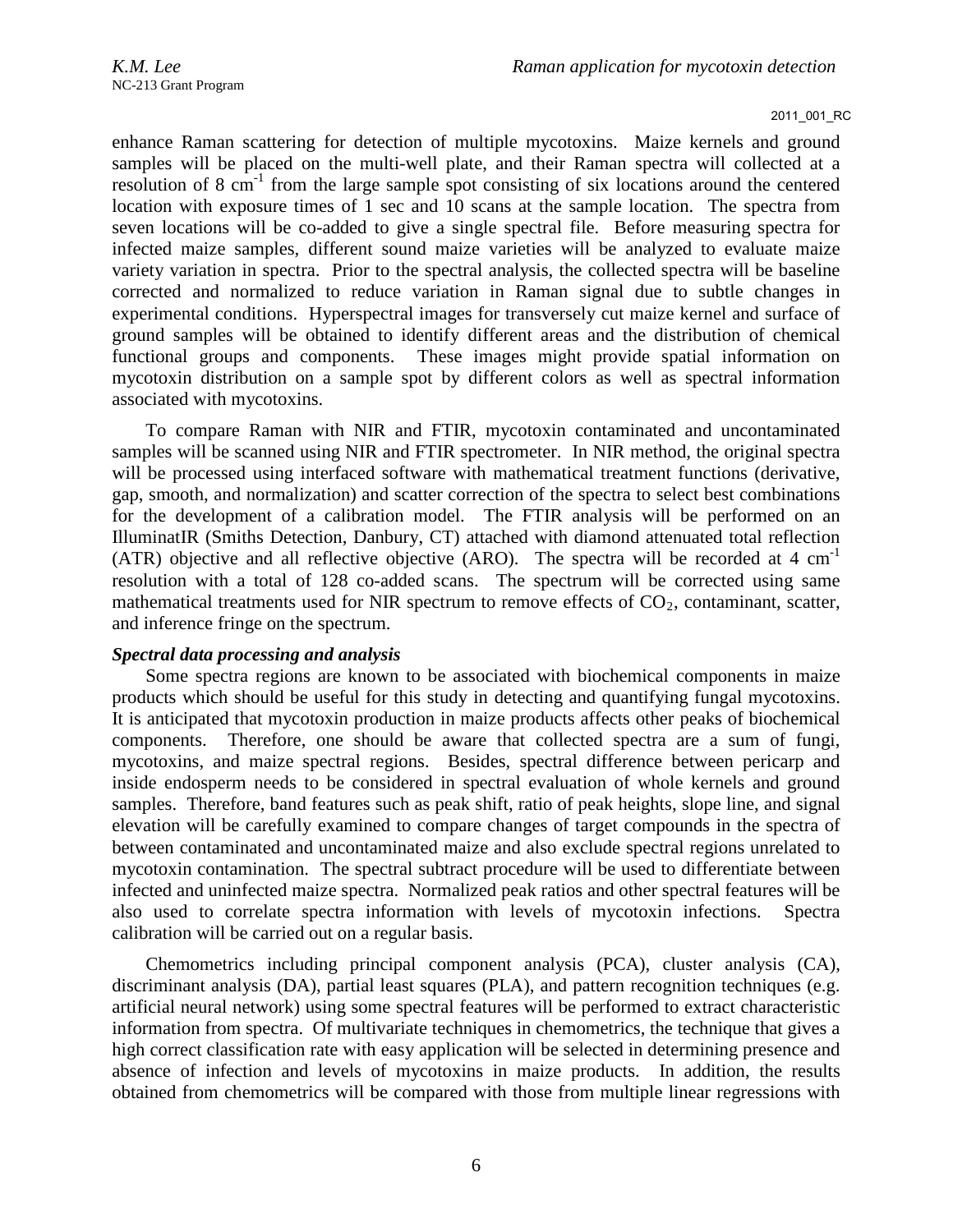the same input variables for chemometrics. The data from HPLC conventional methods for aflatoxin and fumonisin determination will be compared with the results from spectral measurements.

As a first step in development of a calibration model, data will be split into a calibration (75% samples) and a validation (25% samples) set. For unbiased comparison of calibration models, the spectra data of NIR, FTIR, and Raman will be obtained from the same calibration set and processed using the same mathematical treatments. These preprocessed spectra data then will be exported to another spectroscopic software and/or SAS (Release 9.2, Cary, NC) to allow the same data treatment prior to building a calibration model. The model's prediction ability will be validated using a cross-validation method. The best model will be selected based on the correlation coefficients, standard error of calibration, and standard error of prediction. The results of NIR, FTIR, and Raman will be compared to obtain complementary information to each other. The statistical or chemometrices models will be integrated into computer program. Hyperspectral images obtained from maize whole kernels or ground samples will be exported to SAS (v. 9.2, Cary, NC) for multivariate statistical analysis. The hyperspectral data will be another set of wealthy spectra data that can provide significant information about mycotoxins and may be quite useful for building a robust calibration model.

### *Classification of mycotoxin contaminated maize grains*

We will test if spectroscopic data from Raman, FTIR, and NIR measurements can be used to classify maize samples using multivariate statistical techniques. Two types of statistical procedures, unsupervised (hierarchical cluster analysis) and supervised methods (discriminant analysis), will be employed to compare spectra. We anticipate that each spectroscopic technique would produce different set of classified groups in terms of the number of groups and their members, which may allow us to evaluate a suitable spectroscopic technique for classification of mycotoxin contaminated samples. The data will be projected onto principal component axes to visualize classified groups. Through this procedure, the spectral regions most influencing the classification of groups will be determined. Using more important and reliable spectral features will make it possible to construct a more robust classification scheme. The best model for maize grains will be selected based on the standard error of cross-validation (SECV) and highest coefficient of determination  $(R^2)$ . The external validation results will be evaluated using the correct classification rate (%).

# **Task 2:** Extend Raman spectroscopic techniques developed for maize samples to detect the presence of mycotoxins in cottonseeds and peanut meals

With the development of mycotoxin detection method for maize grains, we will explore the ability of spectroscopic techniques to detect aflatoxins and fumonisins in two oilseed feed products, cottonseeds and peanut meals. Many studies and cases have showed these two commodities are highly and frequently contaminated with mycotoxins. The OTSC has also monitored mycotoxin levels in these two commodities as they are the major source of mycotoxin contamination in feed products. We anticipate that the approaches developed for maize samples can be easily extended to the characterization of mycotoxins in cottonseeds and peanut meals. However, similar difficulties (sampling variances, diversity of genotypes and environments, and very low mycotoxin concentration in samples) encountered during developing the method for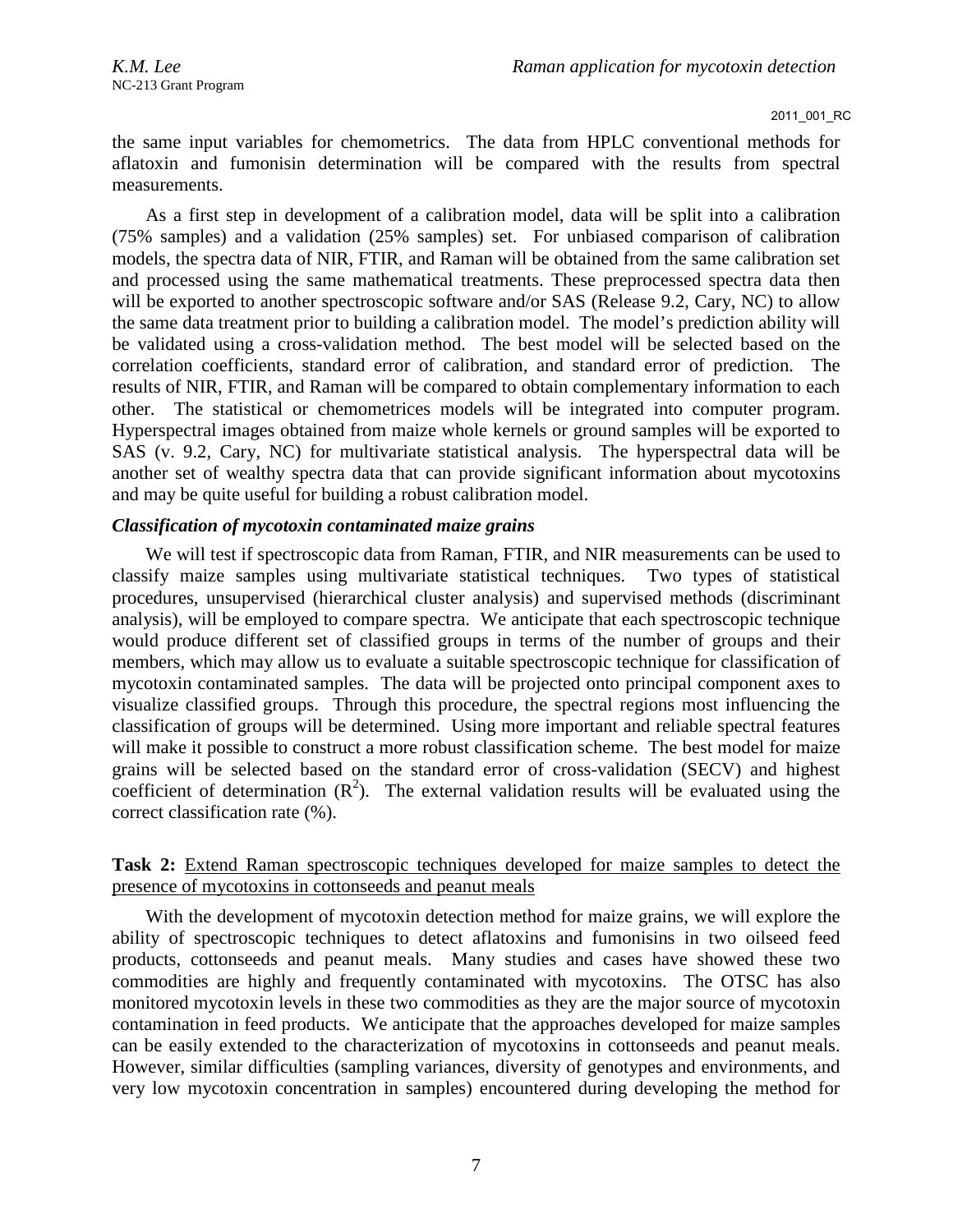maize grains are also expected, requiring more critical and careful examination of sample spectra.

For this task, a total of 50 cottonseed and 50 peanut meal samples will be involved. Due to lack of samples collected based on the OTSC mycotoxin sampling plan, we will obtain additional samples from retailers or commercial aggregators in Texas. The whole cottonseed and peanut meal samples will be thoroughly mixed, ground, and prepared for HPLC and spectroscopy measurements using the same procedure as described for maize samples. Likely, the same considerations about particle size will apply to these samples.

Mycotoxin free samples will be then spiked with defined amounts of mycotoxins to different concentrations. All three spectroscopic techniques will be employed to measure changes in the spectra of mycotoxin contaminated oilseed samples, but we will more focus on practical application of Raman using SERS method as described for maize samples since this highsensitive and specific technique is more promising to handle mycotoxin contaminated samples at low concentrations than other spectroscopic methods. We will also develop and train appropriate chemometrics in combination with specific band features and hyperspectral imaging to effectively determine mycotoxin contamination of two oilseed products.

# **4. ANTICIPATED RESULTS, PRODUCTS, AND IMPACTS**

At the end of this research we expect that the use of SERS technique of Raman spectroscopy combined with chemometrics improves the discrimination performance and provides much of desired sensitivity and specificity over existing spectroscopic approaches, which ultimately helps reduce the degree of contamination of grains and oilseeds by mycotoxins. Anticipated specific results are as follows:

- o This research will provide accurate and low-cost analytical method over conventional spectroscopic and standard wet chemical methods for quick estimation of true mycotoxin concentration at busy locations where a high throughput is preferred.
- o This research will offer spectroscopic methods able to allow more rapid qualitative and quantitative characteristics of mycotoxin compounds, providing real-time monitoring for mycotoxin levels in grains and oilseeds at receiving points.
- o Successful implementation of a robust model for rapid, low-cost, and convenient detection of mycotoxin levels help prevent risks to human health, provide high value of safe grains and oilseeds for domestic and global markets, and improve economic benefits.
- o This research will integrate spectra features into chemometrics designed for recognition of Raman spectra by computer, which will be able to provide a great potential for automatic detection of mycotoxin contamination and online-monitoring quality control.

# **5. LEVERAGING RESOURCES**

Raman spectroscopy has already demonstrated its superiority, or at least equality to IR and other spectroscopic techniques in some food areas. However, its novel and unique properties haven't been paid attention by the grain and oilseed industry. This spectroscopic technique as a first screening of mycotoxin contaminated samples should be attractive and useful to breeders,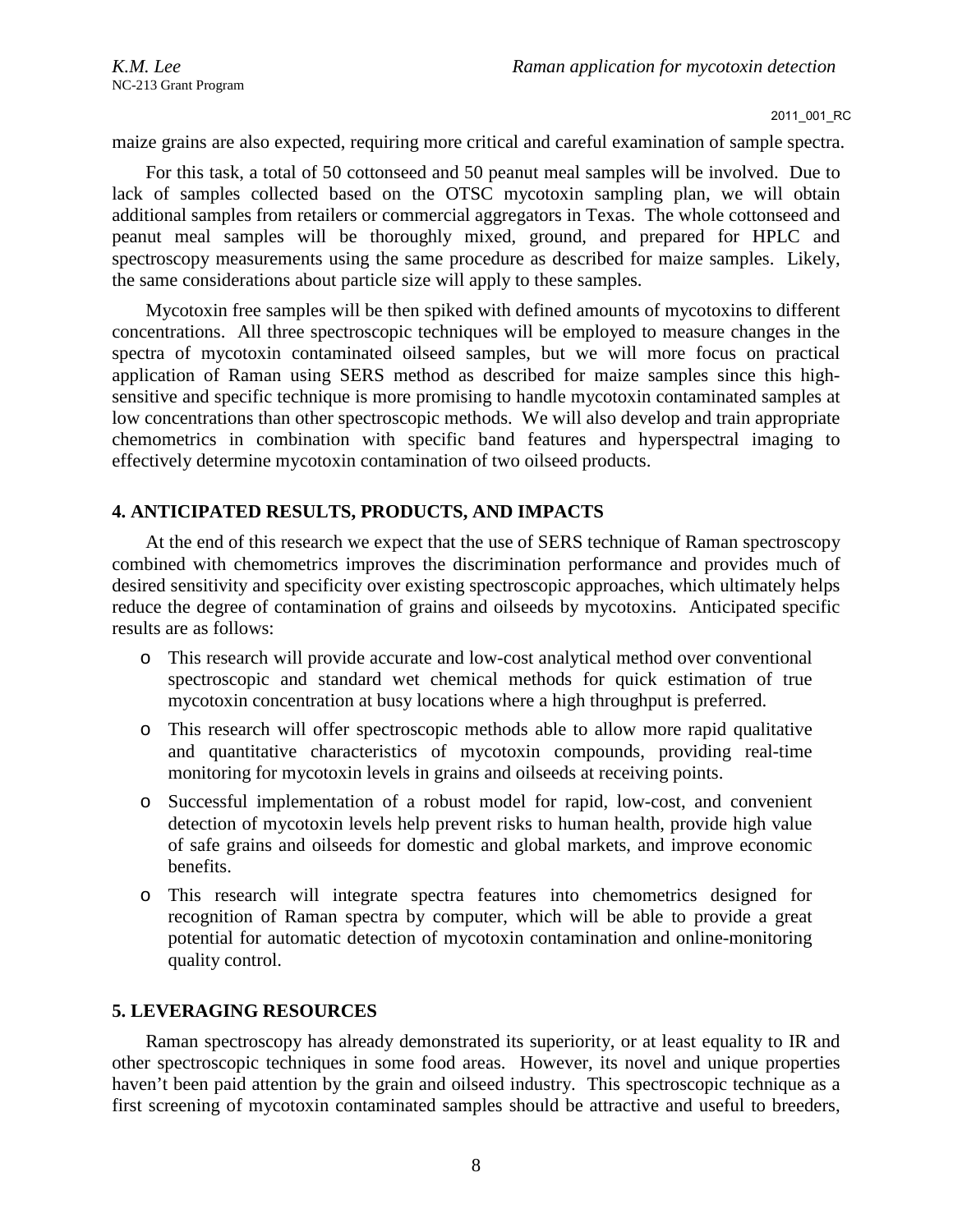growers, processors, and plant pathologists. The OTSC has close relationships with feed firms in Texas. The results of proposed research using regulatory samples out of their products will be interesting to Texas feed manufacturers and can help enhance feed safety and high-throughput screening, improving economic benefits for the Texas grain and feed industry. We predict that Raman spectroscopic technique will feasibly expand its application to other grain and oilseed commodities and their processes through the skills and technologies developed from this project. Based on data and outcomes obtained during this project, we will submit a proposal for a larger grant opportunity with the Agricultural and Food Research Initiative (AFRI) grant program as well as local funds to test feasibility of mycotoxin detection technique by Raman at commercial storage and processing facilities.

# **6. PROJECT TIMETABLE**

| <b>Activities</b>                                |             | Year 1<br>(Task 1: maize) |                |             | Year 2<br>(Task 2: oilseeds) |                |                |    |
|--------------------------------------------------|-------------|---------------------------|----------------|-------------|------------------------------|----------------|----------------|----|
|                                                  |             | O2                        | Q <sub>3</sub> | Q4          | Q1                           | Q <sub>2</sub> | Q <sub>3</sub> | O4 |
| Sample preparation                               | $\mathbf X$ |                           |                |             | X                            |                |                |    |
| Spectra data collection                          |             | $\mathbf X$               | X              |             |                              | X              | X              |    |
| Spectra data processing and analysis             |             | $\mathbf X$               | X              | $\mathbf X$ |                              | X              | $\mathbf X$    |    |
| Annual report and journal article<br>preparation |             |                           |                | $\mathbf X$ |                              |                |                |    |

The expected timetable for the proposed research activities is presented below. The project start relies on the availability of maize grains and two oilseed samples during the year.

# **7. LITERATURE CITED**

- Abramovic, B., Jajic, I., Abramovic, B.; Cosic, J., and Juric, V. 2007. Detection of deoxynivalenol in wheat by Fourier transform infrared spectroscopy. *Acta Chim. Slov.*  54:859–867.
- Byler, D.M., and Susi, H. 1988. Application of computerized infrared and Raman spectroscopy to conformation studies of casein and other food proteins. *J. Ind. Micro.* 3:73–88.
- Cogdill, R.P., Hurburgh, Jr., C.R., Rippke, G.R., Bajic, S.J., Jones, R.W., McClelland, J.F., Jensen, T.C., and Liu, J. 2004. Single-kernel maize analysis by near-infrared hyperspectral imaging. *Trans. ASABE* 47:311–320.
- Delwiche, S.R., and Gaines, C.S. 2005. Wavelength selection for monochromatic and bichromatic sorting of Fusarium-damaged wheat. *Appl. Eng. Agric.* 21:681–688.
- Delwiche, S.R., and Hareland, G.A. 2004. Detection of scab-damaged red spring wheat kernels by near-infrared reflectance. *Cereal Chem*. 5:643–649.
- Fernandez-Ibanez, V., Soldado, A., Martinez-Fernandez, A., and de la Roza-Delgado, B. 2009. Application of near infrared spectroscopy for rapid detection of aflatoxin B1 in maize and barely as analytical quality assessment. *Food Chem*. 113:629–6340.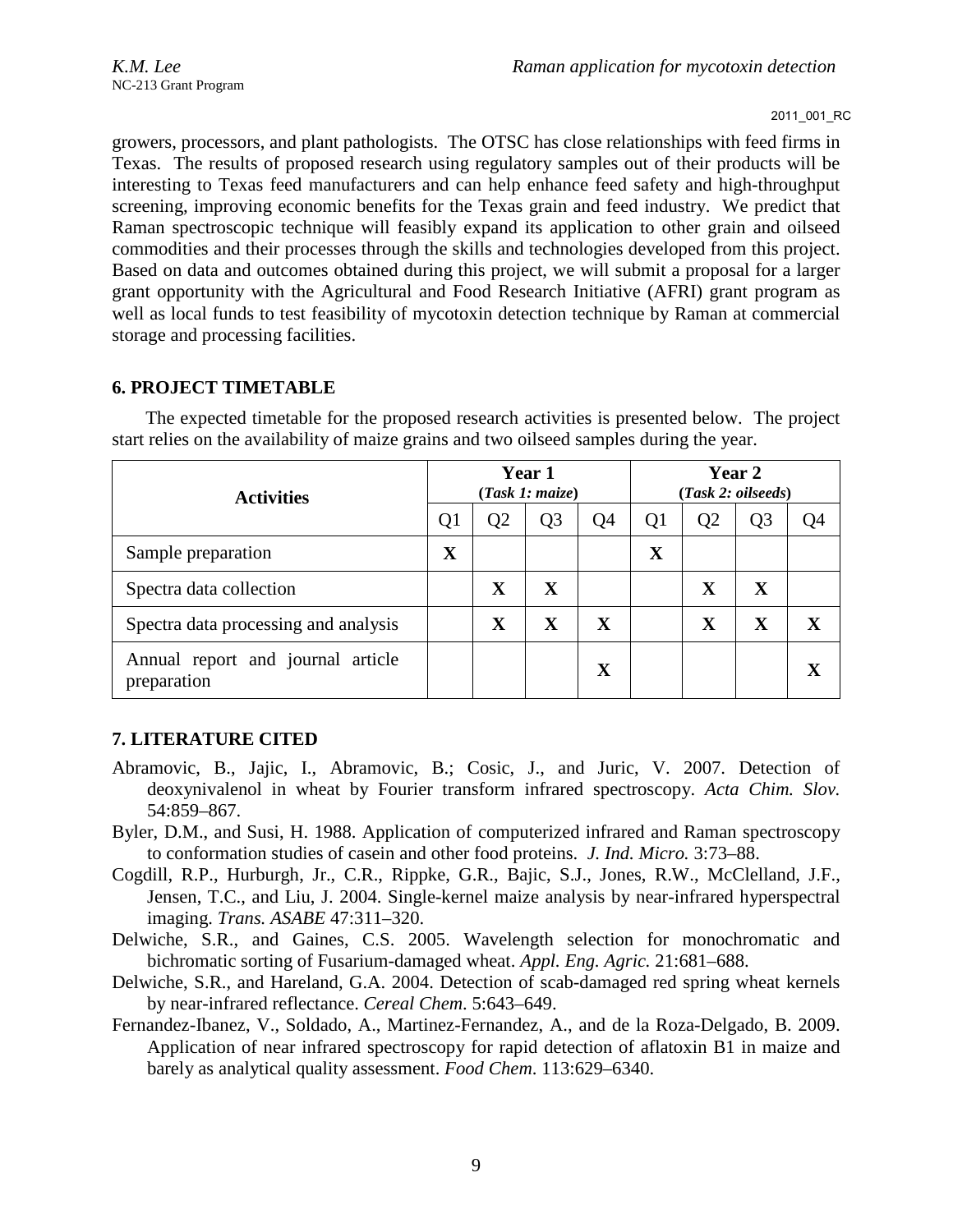- Golightly, R.S., Doering, W.E., and Natan, M.J. 2009. Surface-enhanced Raman spectroscopy and homeland security: a perfect match?. *Nano* 3:2859–2869.
- Gordon, S. H., Jones, R.W., McClelland, J. F., Wicklow, D.T., and Greene, R. V. 1999. Transient infrared spectroscopy for detection of toxigenic fungi in corn: Potential for on-line evaluation. *J. Agric. Food. Chem*. 47: 5267–5272.
- Gordon, S.H., Schudy, R.B., Wheeler, B.C., Wicklow, D.T., and Greene, R.V. 1997. Identification of Fourier transform infrared photoacoustic spectral features for detection of *Aspergillus jlavus* infection in corn. *Int. J. Food Microbiol.* 35:179–186.
- Gowen, A.A., O'Donnella, C.P., Cullenb, P.J., Downeyc, G., and Frias, J.M. 2007. Hyperspectral imaging e an emerging process analytical tool for food quality and safety control. *Trends Food Sci. Technol.* 18:590–598.
- Greene, R.V., Gordon, S.H., Jackson, M.A., and Bennett, G.A. 1992. Detection of fungal contamination in corn: Potential of FTIR-PAS and -DRS. *J. Agric. Food. Chem*. 40:1144– 1149.
- Grow, A.E., Wood, L.L., Claycomb, J.L., and Thompson, P.A. 2003. New biochip technology for label-free detection of pathogens and their toxins. *J. Microbiol. Methods*. 53:221–233.
- Kos, G., Krska, R., Lohninger, H., and Griffiths, P.R. 2004. A comparative study of mid-infrared diffuse reflection (DR) and attenuated total reflection (ATR) spectroscopy for the detection of fungal infection on RWA2-corn. *Anal. Bioanal.Chem.* 378: –166.
- Kos, G., Lohninger, H., and Krska, R. 2002. Fourier transform mid-infrared spectroscopy with attenuated total reflection (FT-IR/ATR) as a tool for the detection of *Fusarium* on maize. *Vib. Spectrosc.* 29:115–119.
- Kos, G., Lohninger, H., Mizaikoff, B., and Krska, R. 2007. Optimisation of a sample preparation procedure for the screening of fungal infection and assessment of deoxynivalenol content in maize using mid-infrared attenuated total reflection spectroscopy. *Food Addit. Contam.*  24:721–729.
- Liu, Y., Delwiche, S.R., and Dong, Y. 2009. Feasibility of FT-Raman spectroscopy for rapid screening for DON toxin in ground wheat and barley. *Food Addit. Contam*.26:1396–1401.
- Ma, C.Y., and Phillips, D.L. 2002. FT-Raman spectroscopy and its applications in cereal science. *Cereal Chem.* 79:171–177.
- Mirghani, M.E.S., Che Man, Y.B.*,* Jinap, S. Baharin, B.S., and Bakar, J. 2001. A new method for determining aflatoxins in groundnut and groundnut cake using fourier transform infrared spectroscopy with attenuated total reflectance. *J. Am. Oil Chem. Soc.*78:985–992.
- Pascale, M.M. 2009. Detection methods for mycotoxins in cereal grains and cereal products. Proc. *Nat. Sci, Matica Srpska Novi Sad*. 117:15–25.
- Robens, J. and Cardwell, K. 2003. The Costs of Mycotoxin Management to the USA: Management of Aflatoxins in the United States. *J. Toxicol*. 22:139-152.
- Sohn, M., Himmelsbach, D.S., and Barton, F.E., 2004. A comparative study of Fourier transform Raman and NIR spectroscopic methods for assessment of protein and apparent amylose in rice. *Cereal Chem.* 81:429–433.
- Wheeler, B.C., Gordon, S.H., DeWispeleare, D.R., Jacksod, M.A., and Greene, R.V. 1993. Neural network identification of contaminated corn from FTIR spectra. *Eng. Med. Biol. Soc.* 301–302.
- Zheng, Z., Richard, J.L., and Binder, J. 2006. A review of rapid methods for the analysis of mycotoxins. *Mycopathologia*. 161:261–273.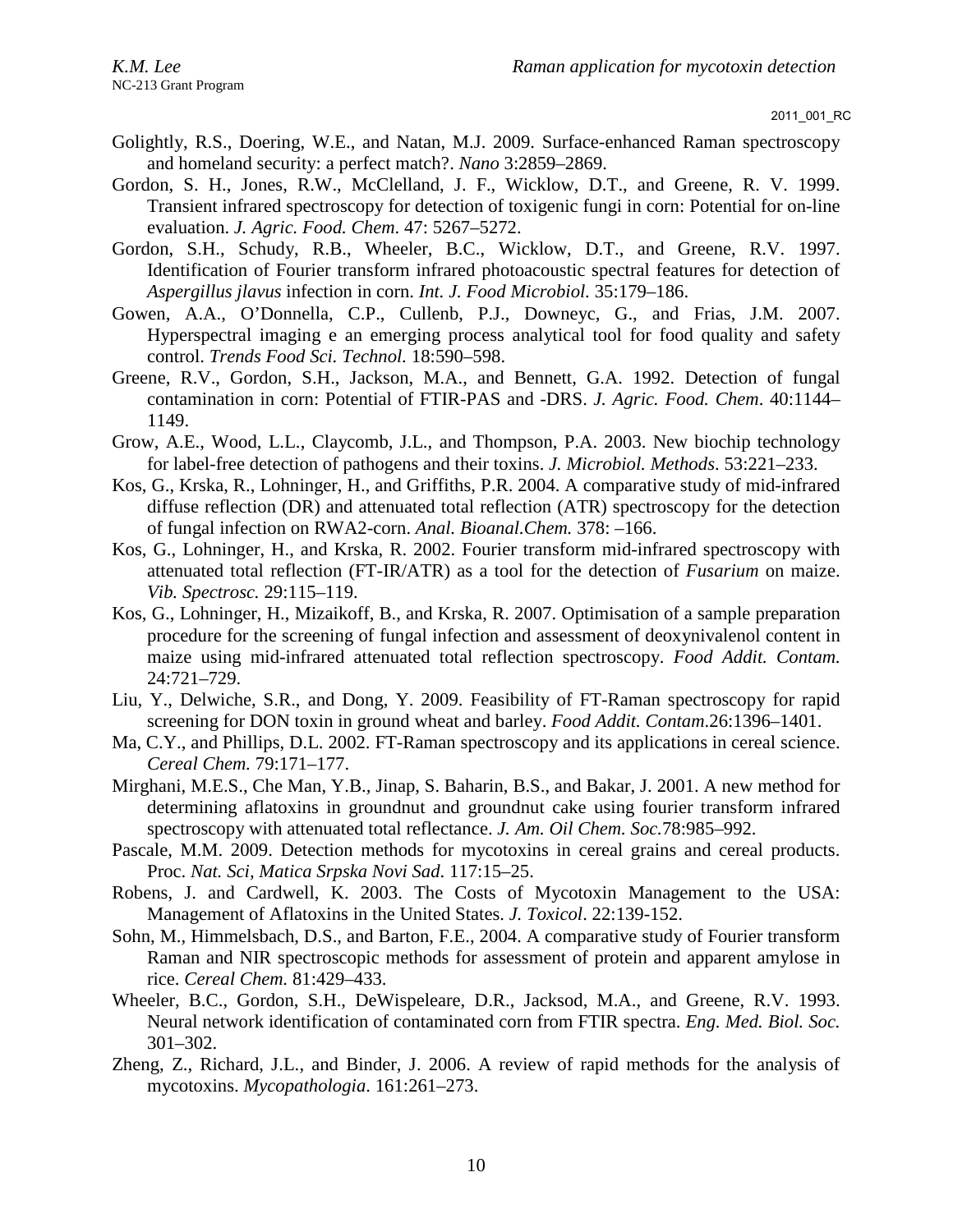# **Kyung-Min Lee**

Associate Research Scientist Texas AgriLife Research, Office of the Texas State Chemist P.O. Box 3160, College Station, TX 77841-3160 Phone: (979) 845-4113 (132), E-mail: kml@otsc.tamu.edu

# **EDUCATION**

|  | Ph.D. 2004 Grain Science and Industry, Kansas State University, Manhattan, Kansas, USA |
|--|----------------------------------------------------------------------------------------|
|  | M.S. 1998 Food Science and Biotechnology, University of Lund, Lund, Sweden             |
|  | B.S. 1995 Food Science, Kyonggi University, Suwon, South Korea                         |

# **APPOINTMONTS**

- Associate Research Scientist Oct. 2010−Present Office of the Texas State Chemist, Texas A&M System, College Station, Texas Assistant Research Scientist June 2006−Sep. 2010 Office of the Texas State Chemist, Texas A&M System, College Station, Texas Post-Doc. Research Associate Jan. 2005−May 2006 Department of Soil and Crop Sciences, Texas A&M University, College Station, Texas Graduate Research Assistant June 2001−Dec. 2004 Department of Grain Science and Industry, Kansas State University, Manhattan, Kansas
- Research Scientist Nov. 1994−Mar. 1997 & Nov. 1998−Feb. 2000 Snack Development, Commodities Development Team, Nong-Shim Co. Ltd., South Korea

# **PEER-REVIEWED PUBLICATIONS** *since 2006*

- **K.M. Lee**, J.P. Shroyer, T.J. Herrman, and J. Lingenfelser. 2006. Blending hard white wheat to improve grain yield and end-use performances. Crop Sci. 46:1124-1129*.*
- **K.M. Lee**, S.R. Bean, S. Alavi, T.J. Herrman, and R.D. Waniska. 2006. Physical and biochemical properties of maize hardness and extrudates of selected hybrids. J. Agric. Food Chem. 54:4260-4269.
- **K.M. Lee**, T.J. Herrman, S.R. Bean, D.S. Jackson, and J. Lingenfelser. 2007. Classification of dry milled maize grit yield groups by quadratic discriminant analysis and decision tree algorithm. Cereal Chem. 84:152-161.
- B. Ioerger, S.R. Bean, M.R. Tuinstra, J.F. Pedersen, J. Erpelding, **K.M. Lee**, and T.J. Herrman. 2007. Characterization of polymeric proteins from vitreous and floury sorghum endosperm. J. Agric. Food Chem. 55:10232–10239.
- **K.M. Lee**, T.J. Herrman, L. Rooney, D.S. Jackson, J. Lingenfelser, K.D. Rausch, J. McKinney, C. Iiams, L. Byrum, C.R. Hurburgh, Jr., L.A. Johnson, and S.R. Fox. 2007. Corroborative study on maize quality, dry-milling and wet-milling properties of selected maize hybrids. J. Agric. Food Chem 55:10751–10763.
- **K.M. Lee**, J.L. McReynolds, C. Fuller, B. Jones, T.J. Herrman, and M. Runyon. 2008. Investigation and characterization of the feed rodent industry in Texas following a multi-state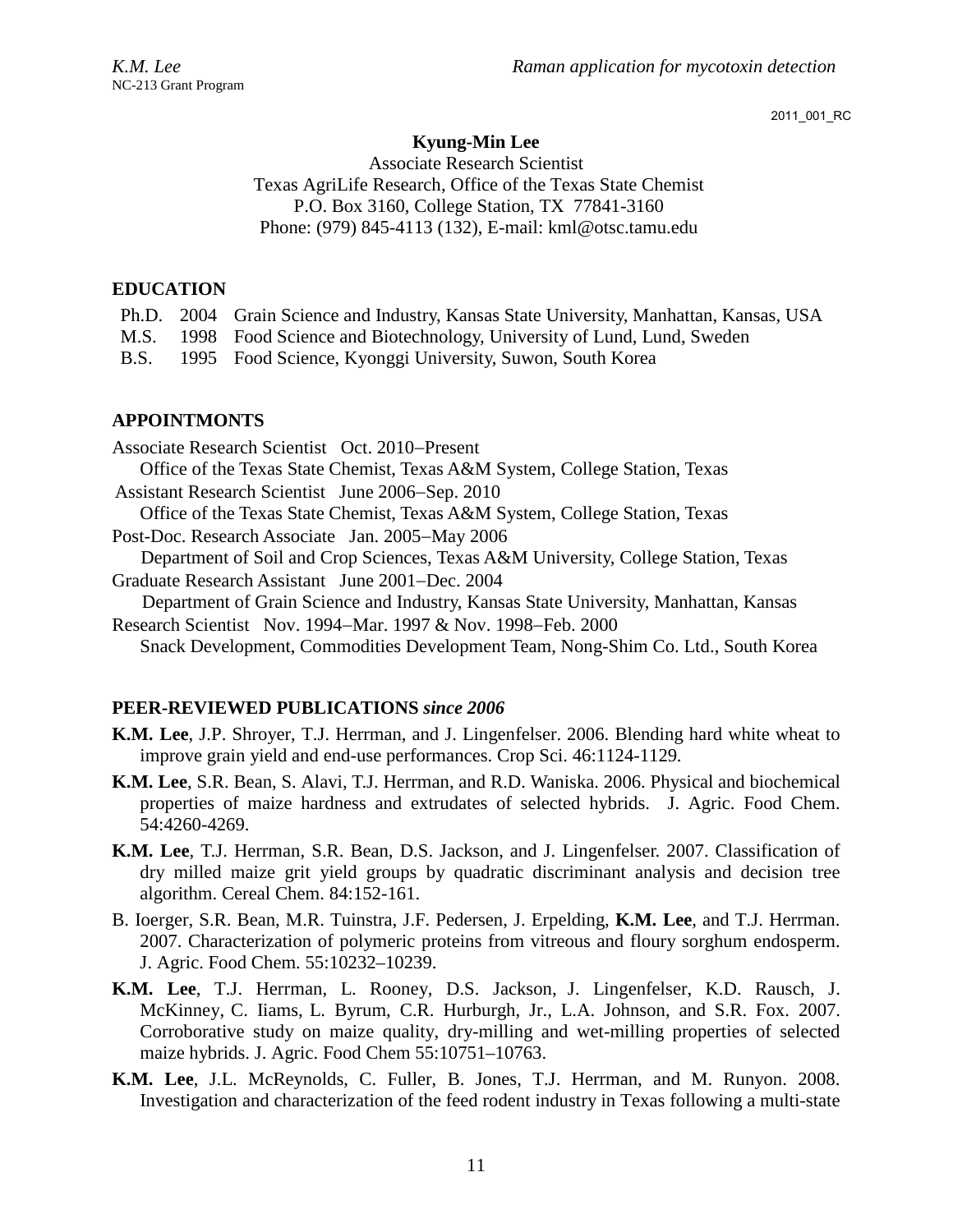*Salmonella* Typhimurium outbreak associated with frozen vacuum-packed rodents. Zoono. Public Health. 55:488-496.

- **K.M. Lee**, T.J. Herrman, and B. Jones. 2009. Application of multivariate statistics in a riskbased approach to regulatory compliance. Food Control. 20:17-26.
- W.B. Johnson, W.S. Ratnayake, D.S. Jackson, **K.M. Lee**, T.J. Herrman, S. R. Bean, S.C. Mason. 2010. Factors affecting the alkaline cooking performance of selected corn and sorghum hybrids. Cereal Chem. 87:524–531.
- **K.M. Lee**, P.R. Armstrong, A. Thomasson, R. Sui, M. Casada and T. J. Herrman. 2010. Development and characterization of food-grade tracers for the global grain tracing and recall system. J. Agric. Food Chem. 58:10945–10957.
- **K.M. Lee**, P.R. Armstrong, A. Thomasson, R. Sui, M. Casada and T. J. Herrman. 2011. Application of binomial and multinomial probability statistics to the sampling design of a global grain tracing and recall system. Food Control. 22:1085–1094.

# **RESEARCH INTERESTS**

Structural and biochemical properties of grain macromolecules, grain tracing and recall system, development and standard of grain quality tests, multivariate statistical techniques, statistical sampling design, LC-MS and GC-MS analyses, spectroscopic techniques (NIR, IR, and Raman) for rapid screening and quantification, risk assessment and management of microbiological contamination, development of snack and bakery products, minimal processing of fruits and vegetables.

### **AWARDS AND HONORS**

Admission as a top seat and graduation as valedictorian at Kyonggi University Full time chancellor scholarship during four years of the undergraduate study Full time scholarship for the master's degree study from STINT (The Swedish Foundation for

International Cooperation in Research and Higher education)

# **PROFESSIONAL AFFILIATIONS AND ACTIVITIES**

American Association of Cereal Chemists (AACC)

Association of American Feed Control Officials (AAFCO)

- Laboratory Methods and Services, Committee Member, 2007–Present

Multistate Project NC–213, Marketing and Delivery of Quality Grains and BioProcess Coproducts - Objective co-chair, 2008–Present

### **TECHNICAL REVIEWER**

Cereal Chemistry, Transactions of the ASABE, and Journal of Agricultural and Food Chemistry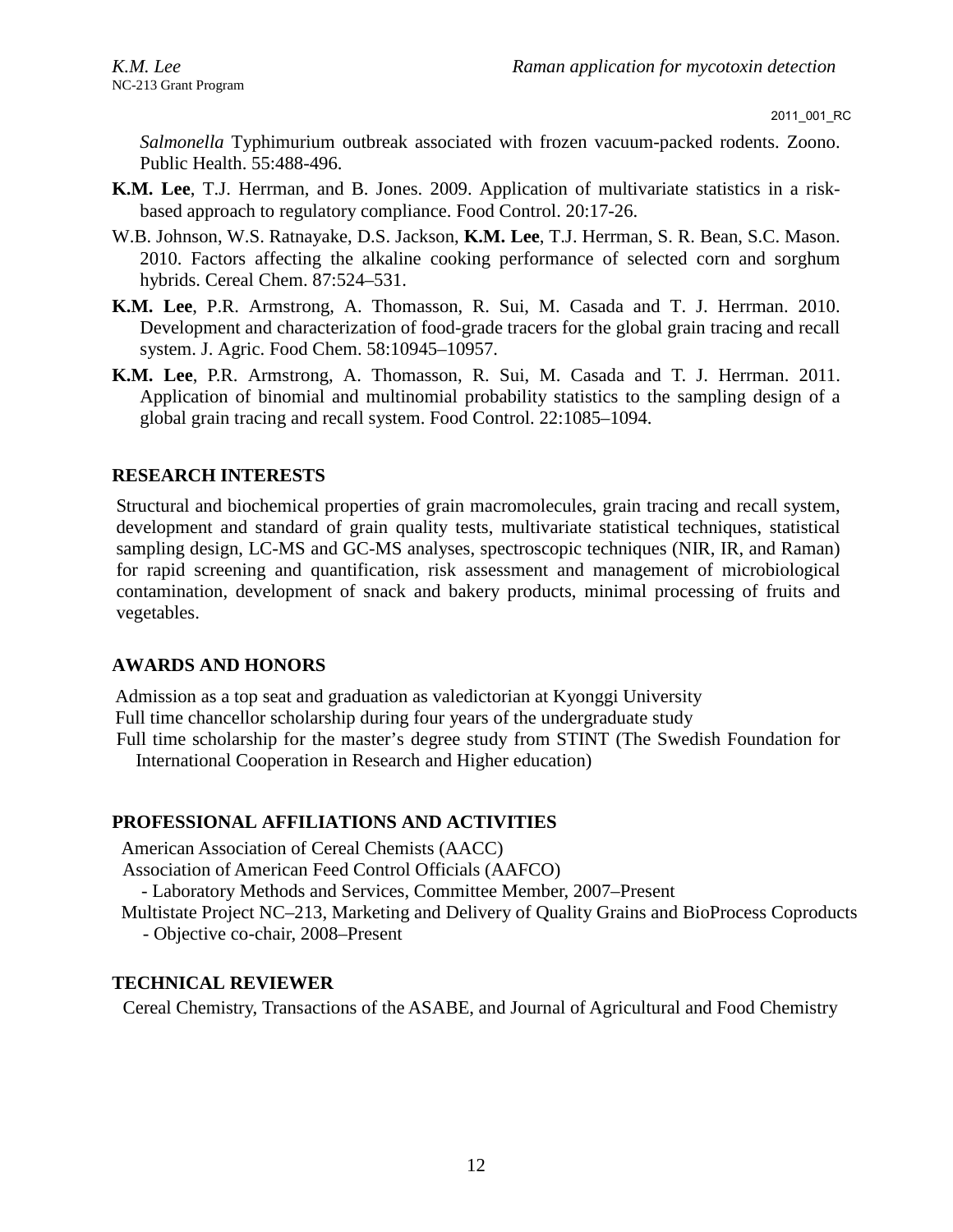# **CURRENT & PENDING SUPPORT**

# **Name: Kyung-Min Lee**

| <b>NAME</b> | <b>SUPPORTING</b><br><b>AGENCY/</b><br><b>SPONSOR AND</b><br><b>AGENCY ACTIVE</b><br><b>AWARD/PENDING</b><br><b>PROPOSAL</b><br><b>NUMBER</b> | <b>TOTAL</b><br>\$ AMOUNT | <b>EFFECTIVE</b><br><b>AND</b><br><b>EXPIRATION</b><br><b>DATES</b> | $%$ OF<br><b>TIMECOM</b><br><b>MITTED</b> | <b>TITLE OF PROJECT</b>                                                                                                                    |
|-------------|-----------------------------------------------------------------------------------------------------------------------------------------------|---------------------------|---------------------------------------------------------------------|-------------------------------------------|--------------------------------------------------------------------------------------------------------------------------------------------|
| Lee         | (Pending)<br>The Andersons, Inc.                                                                                                              | \$50,000                  | Jan $1, 2012 -$<br>Dec 31, 2013                                     | 15                                        | Application of Raman<br>spectroscopy<br>for<br>detection of aflatoxins<br>fumonisins<br>and<br>in<br>maize, cottonseed, and<br>peanut meal |
| Lee         | (Current)                                                                                                                                     |                           |                                                                     |                                           |                                                                                                                                            |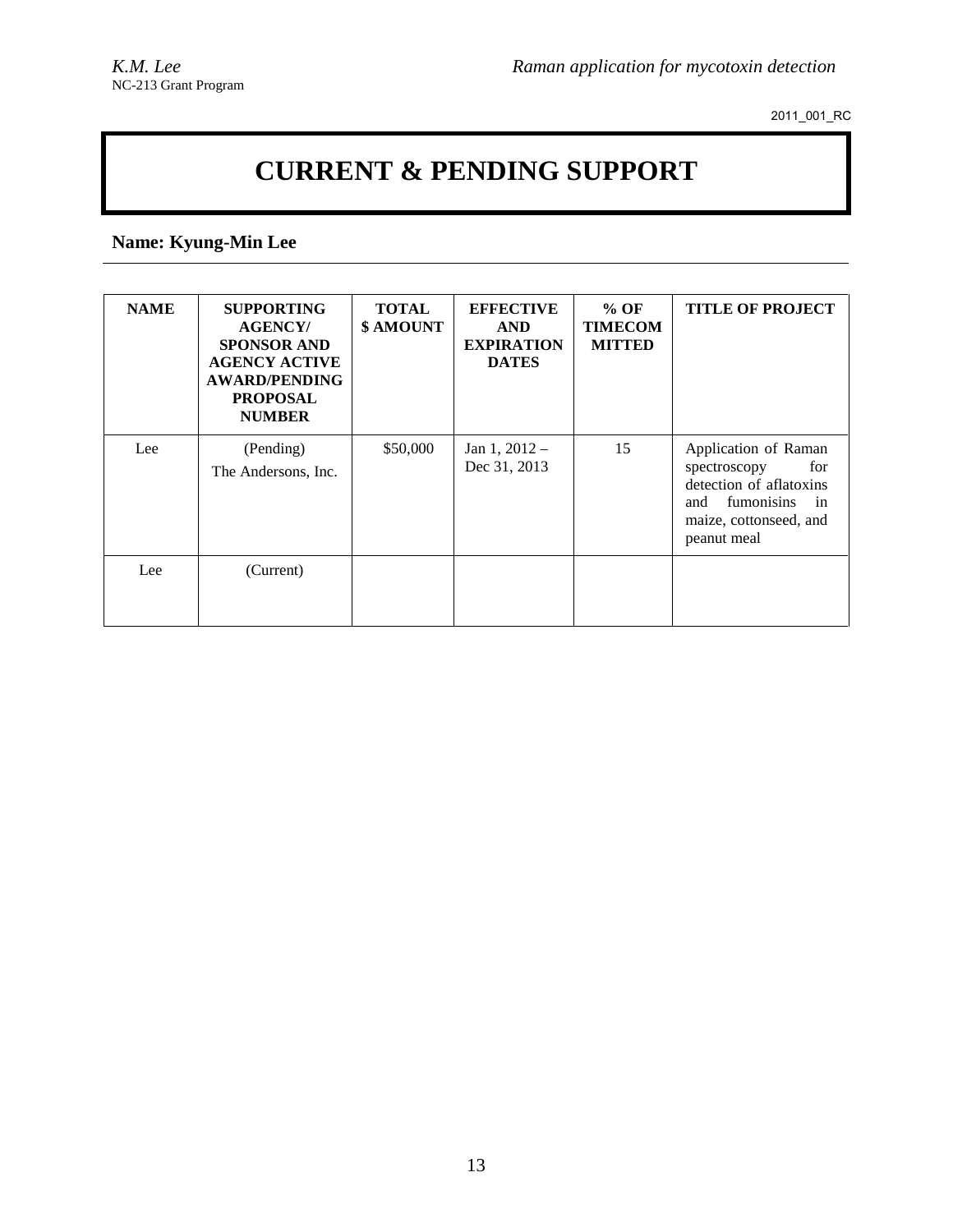# **BUDGET Overall Budget**

| Category                                                                 | Year 1                 | Year 2                 | <b>Total</b> |
|--------------------------------------------------------------------------|------------------------|------------------------|--------------|
|                                                                          | Amt. requested<br>from | Amt. requested<br>from |              |
|                                                                          | Andersons              | Andersons              |              |
| <b>Salaries and Wages*</b>                                               |                        |                        |              |
| Post-Ph.D. research associate(s)                                         | \$4,000                | \$12,000               | \$16,000     |
| Graduate assistant                                                       |                        |                        |              |
| Stipend                                                                  |                        |                        |              |
| Tuition and fees                                                         |                        |                        |              |
| Hourly wage                                                              |                        |                        |              |
| Other (specify in Budget Narrative)                                      |                        |                        |              |
| <b>Total</b>                                                             | \$4,000                | \$12,000               | \$16,000     |
|                                                                          |                        |                        |              |
| <b>Fringe Benefits</b>                                                   |                        |                        |              |
| Post-Ph.D. research associate(s)                                         |                        |                        |              |
| Graduate assistant                                                       |                        |                        |              |
| Hourly wage                                                              |                        |                        |              |
| Other                                                                    |                        |                        |              |
| <b>Total</b>                                                             |                        |                        |              |
|                                                                          |                        |                        |              |
| <b>Materials and Supplies</b>                                            | \$19,500               | \$11,200               | \$30,700     |
|                                                                          |                        |                        |              |
| Equipment (List individual pieces of                                     |                        |                        |              |
| equipment that are essential to the<br>project in the Budget Narrative.) |                        |                        |              |
|                                                                          |                        |                        |              |
| <b>Travel</b>                                                            | \$1,000                | \$1,000                | \$2,000      |
|                                                                          |                        |                        |              |
| <b>Publication charges</b>                                               | \$500                  | \$500                  | \$1,000      |
|                                                                          |                        |                        |              |
| Indirect costs**                                                         |                        |                        |              |
|                                                                          |                        |                        |              |
| \$25,000/yr<br><b>Total</b><br>(Max.<br>from                             | \$25,000               | \$24,700               | \$49,700     |
| <b>Andersons Research Grant Program)</b>                                 |                        |                        |              |

\*Andersons funds cannot be used for faculty salaries, departmental space, or facilities.

\*\*The Andersons Research Grant Program policy specifies that no indirect costs can be charged to this project.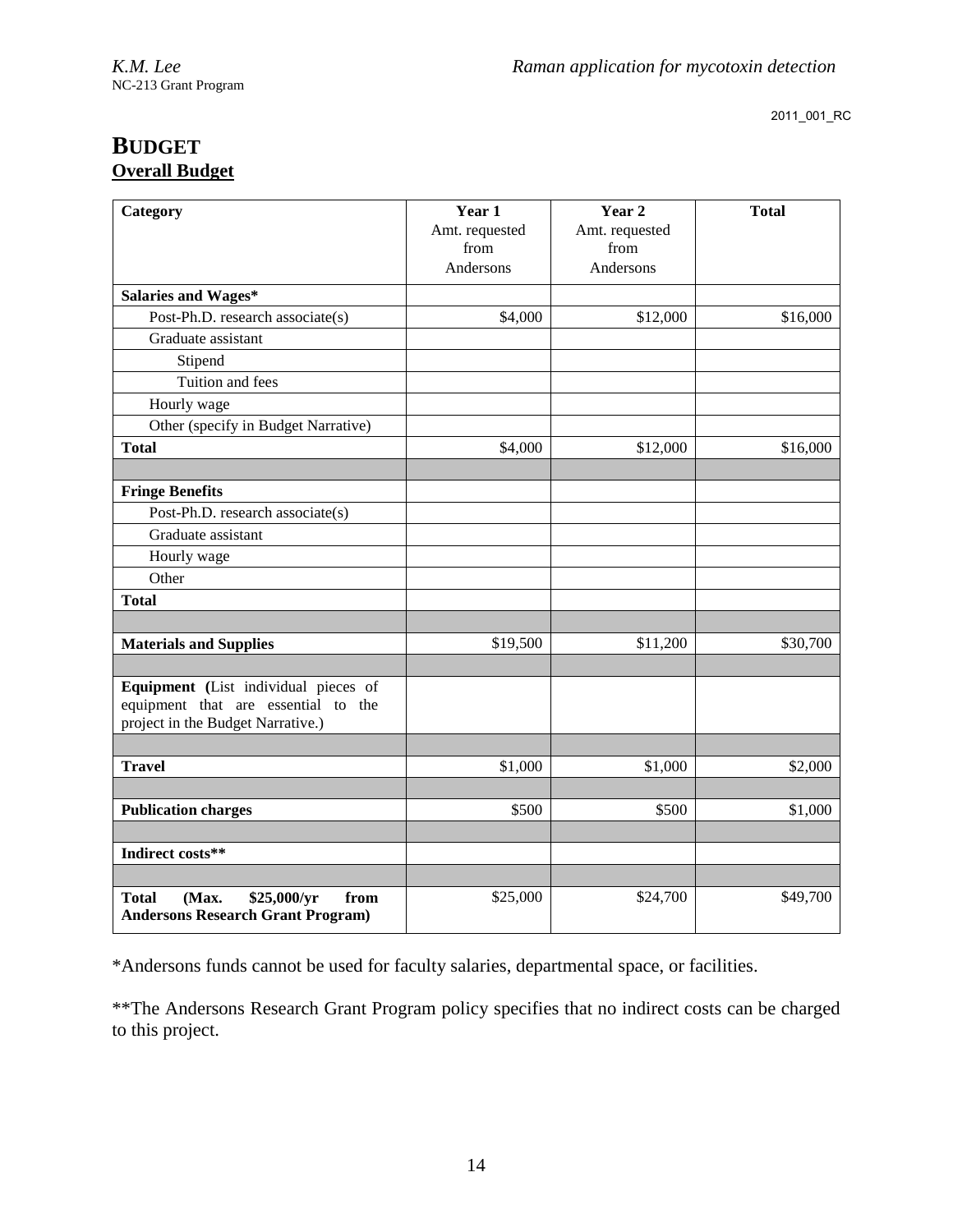# **Budget Narrative**

## Salaries and wages

The personal cost includes 4-month salary for a graduate student work on the project, \$4,000 in year 1 and \$12,000 in year 2. The graduate student will perform sample preparation and spectroscopic measurements and assist Dr. Lee on spectroscopic data analysis and preparation of scientific manuscripts.

## Materials and Supplies:

All maize and oilseed sample will be estimated at the OTSC laboratories except for NIR measurements. The cost of \$7,500/2-years for Raman spectroscopy includes the purchases of SERS-active microtiter plates and spectrometer accessories. The cost of \$ 5,000 per year for HPLC test is made toward the purchases of chemicals, reagents, and lab supplies. FTIR cost and NIR outside laboratory service at \$7.00 per sample will cost \$3,500/2 years of each. A request of \$3,000 is made for collection, purchase, and shipping of maize and oilseed samples. Pure mycotoxins and fumonisins kits are estimated at \$1,300 and 1,100, respectively.

| <b>Activity</b>                           | <b>Fees</b> | <b>Total cost</b> |
|-------------------------------------------|-------------|-------------------|
| Moisture content                          | \$4.0       | \$1,000           |
| <b>HPLC</b>                               | \$50.0      | \$5,000           |
| <b>NIR</b>                                | \$7.0       | \$3,500           |
| Raman                                     | \$15.0      | \$7,500           |
| <b>FTIR</b>                               | \$7.0       | \$3,500           |
| Sample collection, purchase, and shipping |             | \$3,000           |

### **Table1. Estimated itemized costs**

# Travel:

Travel cost of \$2,000 is requested to attend professional meetings and the NC-213 annual meeting for presentation of research results.

# Publication costs:

The publication cost is requested at  $\sim$ \$500 per article in refereed profession journals.

# Available facilities and equipment:

The Office of the Texas State Chemist (OTSC) has joined the Food Emergency Response Network (FERN) since 2005 as a sentinel chemical lab and supported a strong food-safety and bio-security emphasis within the network. Recently, the OTSC responsible for regulating the distribution feed launched a "One Sample Strategy" for aflatoxin to improve the performance of aflatoxin measurement accuracy within the Texas grain and feed industry.

The research for this proposal will be mostly performed at Office of the Texas State Chemist (OTSC) except for NIR measurement at outside grain quality laboratory. The OTSC laboratories are equipped with advanced analytical instruments and facilities adequate to perform spectroscopic and biochemical analysis for this project. The facilities and equipment include Perkin Elmer Raman spectrometer, Smiths Detection FTIR spectrometer, a Thermo Surveyor